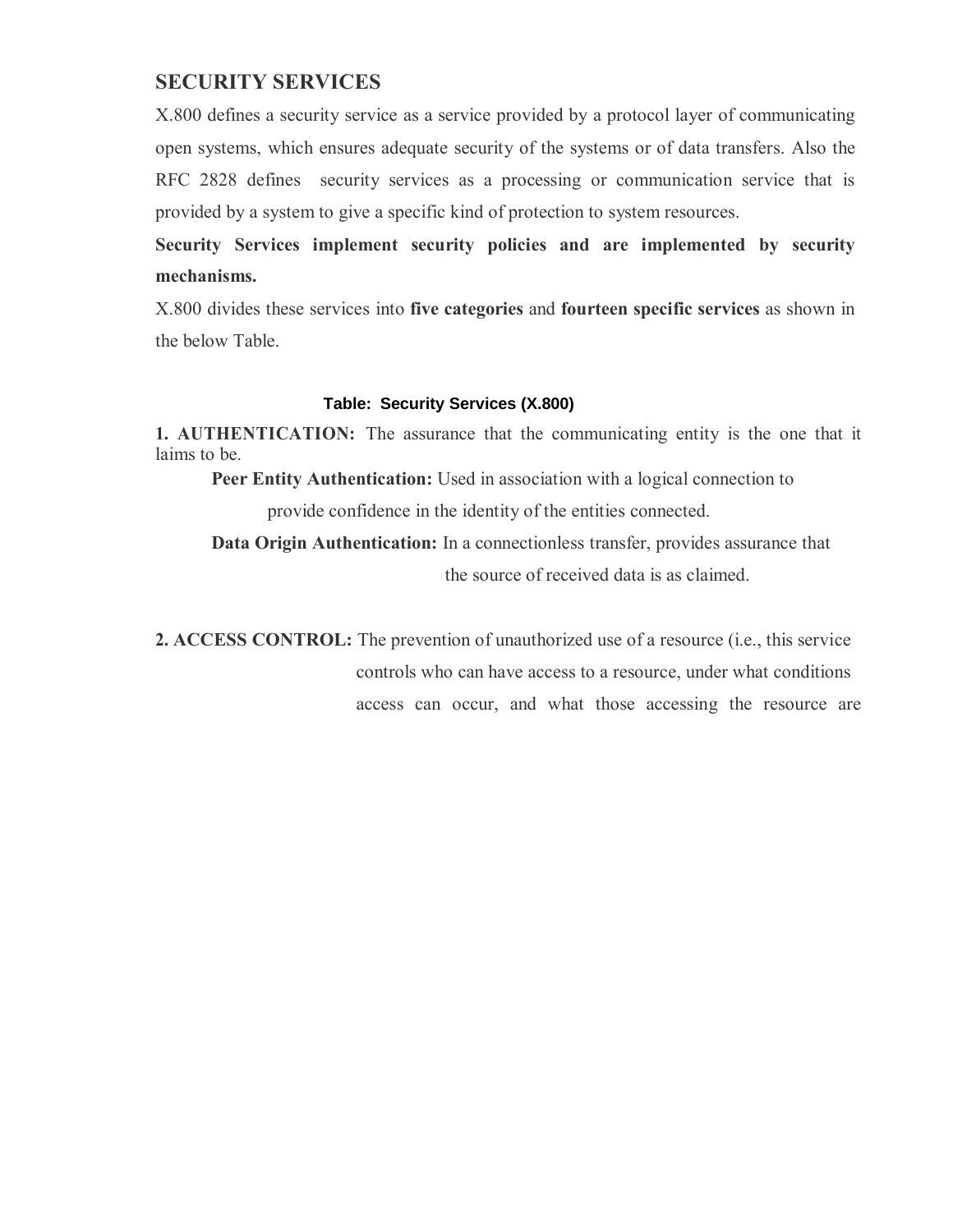allowed to do).

**3. DATA CONFIDENTIALITY:** The protection of data from unauthorized disclosure. **Connection Confidentiality:**The protection of all user data on a connection. **Connectionless Confidentiality:** The protection of all user data in a single data block **Selective-Field Confidentiality:** The confidentiality of selected fields within the user Data on a connection or in a single data block.

**Traffic Flow Confidentiality:** The protection of the information that might be Derived from observation of traffic flows.

**4. DATA INTEGRITY:** The assurance that data received are exactly as sent by an authorized entity (i.e., contain no modification, insertion, deletion, or replay).

**Connection Integrity with Recovery:** Provides for the integrity of all user data on a connection and detects any modification, insertion, deletion, or replay of any data within an entire data sequence, with recovery attempted.

**Connection Integrity without Recovery:** As above, but provides only detection without recovery.

**Selective-Field Connection Integrity:** Provides for the integrity of selected fields within the user data of a data block transferred over a connection and takes the form of determination of whether the selected fields have been modified, inserted, deleted, or replayed.

**Connectionless Integrity:** Provides for the integrity of a single connectionless data block and may take the form of detection of data modification. Additionally, a limited form of replay detection may be provided.

**Selective-Field Connectionless Integrity:** Provides for the integrity of selected fields within a single connectionless data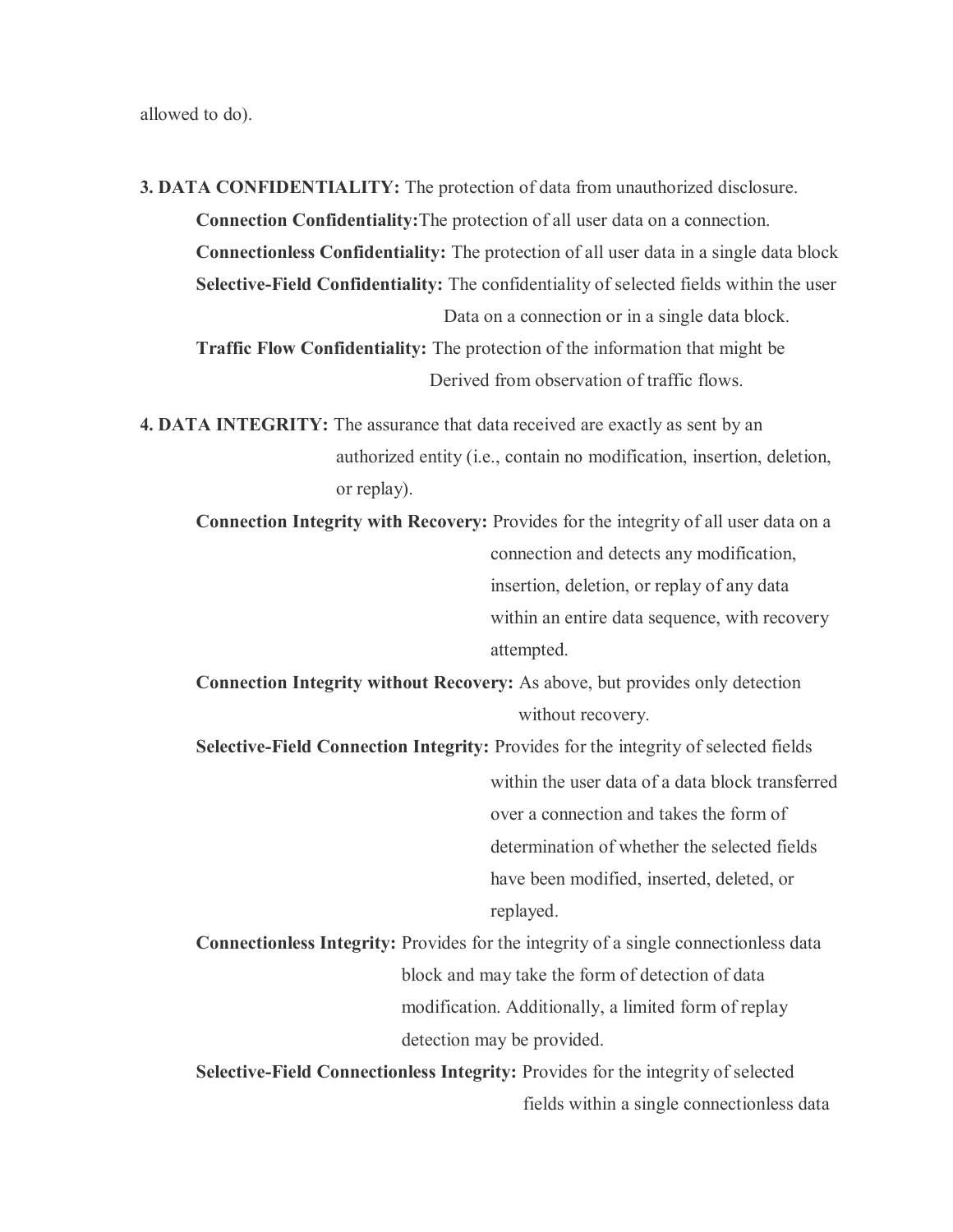block; takes the form of determination of whether the selected fields have been modified.

**5. NONREPUDIATION:** Provides protection against denial by one of the entities involved in a communication of having participated in all or part of the communication.

**Nonrepudiation, Origin:** Proof that the message was sent by the specified party. **Nonrepudiation, Destination:** Proof that the message was received by the specified party.

## **Security Mechanisms:**

The following Table lists the security mechanisms defined in X.800. The security mechanisms are divided into those that are implemented in a specific protocol layer and those that are not specific to any particular protocol layer or security service. X.800 distinguishes between reversible encipherment mechanisms and irreversible

encipherment mechanisms.

**A reversible encipherment mechanism is simply an encryption algorithm that allows data to be encrypted and subsequently decrypted.** 

**Irreversible encipherment mechanisms include hash algorithms and message authentication codes, which are used in digital signature and message authentication applications.** 

Table 1.4 indicates the relationship between Security Services and Security Mechanisms.

| <b>Service</b>                  | Enciphe<br>rement | <b>Digital</b><br>Signature | Access<br>Control | Data<br>Integrity | <b>Authentication</b><br>Exchange | <b>Traffic</b><br>Padding | Routing<br>Control | <b>Notarization</b> |
|---------------------------------|-------------------|-----------------------------|-------------------|-------------------|-----------------------------------|---------------------------|--------------------|---------------------|
| Peer Entity<br>Authentication   |                   | Y                           | Y                 |                   |                                   |                           |                    |                     |
| Data origin<br>Authentication   |                   | Y                           | Y                 |                   |                                   |                           |                    |                     |
| Access Control                  |                   |                             | Y                 |                   |                                   |                           |                    |                     |
| Confidentiality                 |                   | Y                           |                   |                   |                                   |                           |                    |                     |
| Traffic Flow<br>Confidentiality |                   | Y                           |                   |                   |                                   |                           | $\mathbf v$        |                     |
| Data Integrity                  |                   | Y                           | Y                 |                   | Y                                 |                           |                    |                     |
| Non-repudation                  |                   |                             |                   |                   | Y                                 |                           |                    |                     |
| <b>AvailaWhity</b>              |                   |                             |                   |                   |                                   |                           |                    |                     |
|                                 |                   |                             |                   |                   | Y                                 |                           |                    |                     |

Table**:**1.4 Relationship between Security Services and Security Mechanisms (X.800)

# **SPECIFIC SECURITY MECHANISMS**

Incorporated into the appropriate protocol layer in order to provide some of the OSI security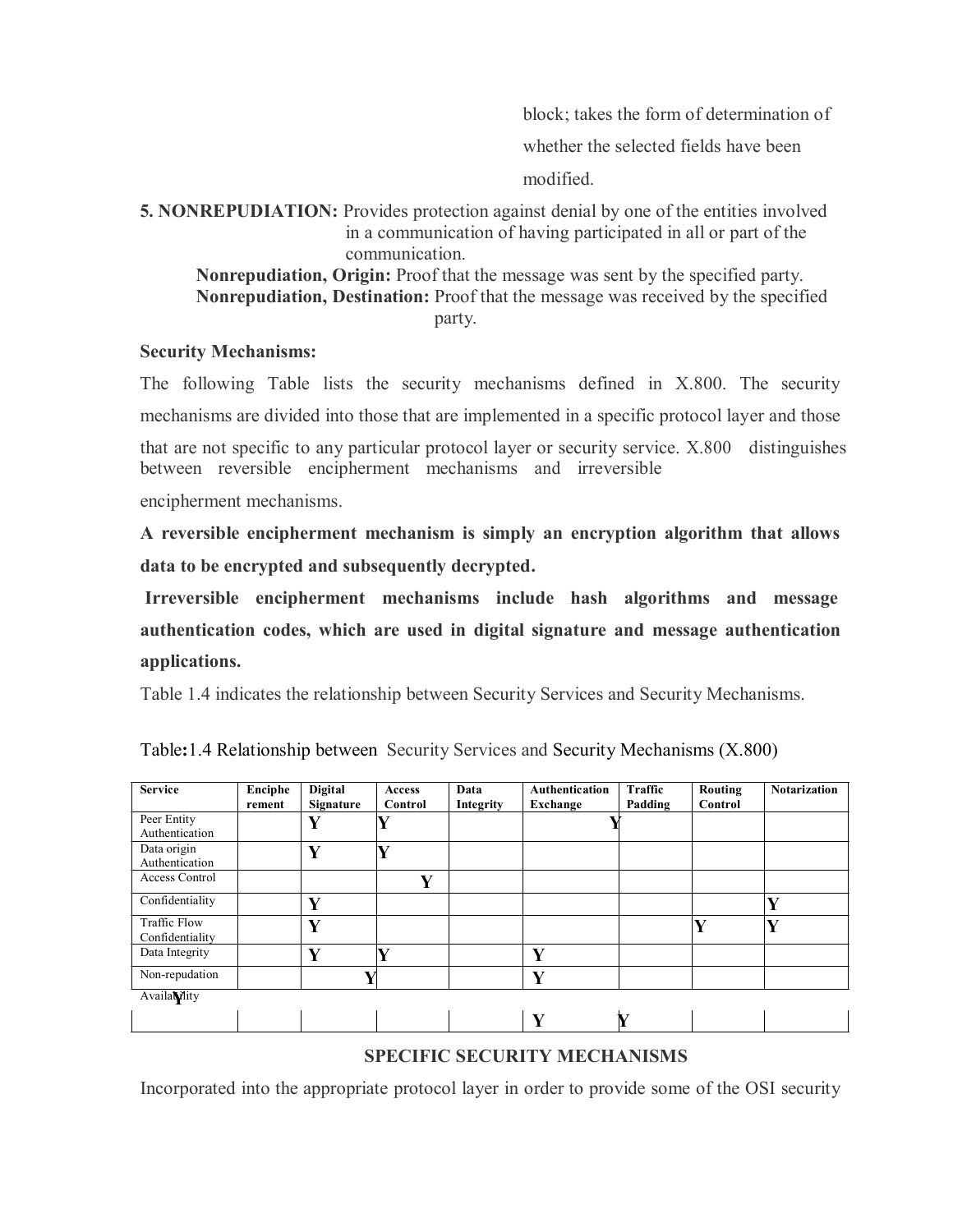services.

- **Encipherment:** The use of mathematical algorithms to transform data into a form that is not readily intelligible. The transformation and subsequent recovery of the data depend on an algorithm and zero or more encryption keys.
- **Digital Signature:** Data appended to, or a cryptographic transformation of, a data unit that allows a recipient of the data unit to prove the source and integrity of the data unit and protect against forgery.
- **Access Control:** A variety of mechanisms that enforce access rights to resources.
- **Data Integrity:** A variety of mechanisms used to assure the integrity of a data unit or stream of data units.
- **Authentication Exchange:** A mechanism intended to ensure the identity of an entity by means of information exchange.
- **Traffic Padding:** The insertion of bits into gaps in a data stream to frustrate traffic analysis attempts.
- **Routing Control:** Enables selection of particular physically secure routes for certain data and allows routing changes, especially when a breach of security is suspected.
- **Notarization:** The use of a trusted third party to assure certain properties of a data exchange.

### **PERVASIVE SECURITY MECHANISMS**

Mechanisms that are not specific to any particular OSI security service or protocol layer.

- **Trusted Functionality:** That which is perceived to be correct with respect to some criteria (e.g., as established by a security policy).
- **Security Label:** The marking bound to a resource (which may be a data unit) that names or designates the security attributes of that resource.

**Event Detection:** Detection of security-relevant events.

**Security Audit Trail:** Data collected and potentially used to facilitate a security audit, which is an independent review and examination of system records and activities.